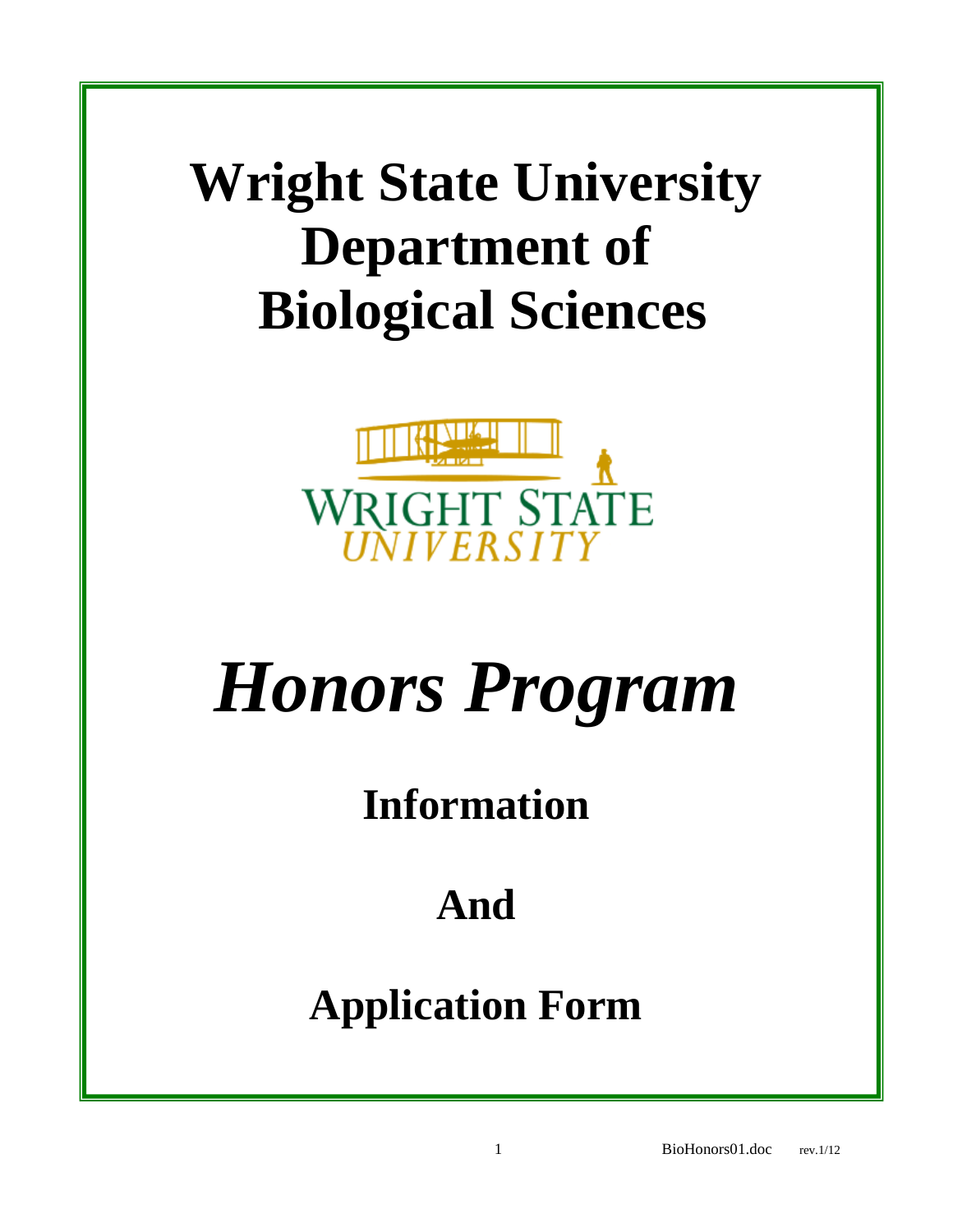#### **DEPARTMENTAL HONORS PROGRAM IN BIOLOGICAL SCIENCES**

To recognize distinguished work by Biology majors of high ability, the Department of Biological Sciences encourages participation in the Departmental Honors Program. The program is centered upon the production of a senior honors thesis based upon original research. The student works closely with a faculty sponsor on the formulation and execution of the research project and thesis preparation. The faculty sponsor in concurrence with the departmental Honors Committee is responsible for the evaluation and approval of the thesis.

The individual student is responsible for initiating an application for admission to the Honors Program and for obtaining the sponsorship of a departmental faculty member. A typical program will consist of three semesters of participation although, at the option of the student and faculty sponsor, a four-semester program may be submitted.

The completed application form *(page 5)* must be filed with the Honors Committee on or before the end of *Fall Semester* of the student's junior year (or fifth semester before graduation, see B.5). **Except under unusual circumstances, no application after that date will be accepted**. A 3-5 page proposal is expected to be completed after one semester of acceptance into the program *(details on pages 3-4)*

Once the student has been accepted into the Honors Program he/she may elect from one to three credits of BIO 4950 during each semester of the proposed program, beginning with the first semester following admission to the program. A minimum of five hours must be completed, and no more than eight may be applied toward the degree. The number of BIO 4950 hours for which he/she registers each semester will be decided by the student and faculty sponsor. Additionally, the student may register for BIO 4950 for no more than four semesters, unless the student continues the research through the summer between the Junior and Senior years, or chooses an August graduation.

With permission of the Biological Sciences Honors Committee, Honors Research may be supervised by faculty in other departments. In such cases, Honors candidates will be subject to all Honors Requirements stated herein except that five to eight hours of Honors Research credits from the Research Supervisor's home department may be substituted for BIO 4950.

Information on the research programs of Biological Sciences faculty may be obtained from the Department of Biological Sciences, 235 BH, (937) 775-4226 or online at:

#### [www.wright.edu/biology](http://biology.wright.edu/BioSite/facultyFrame.html)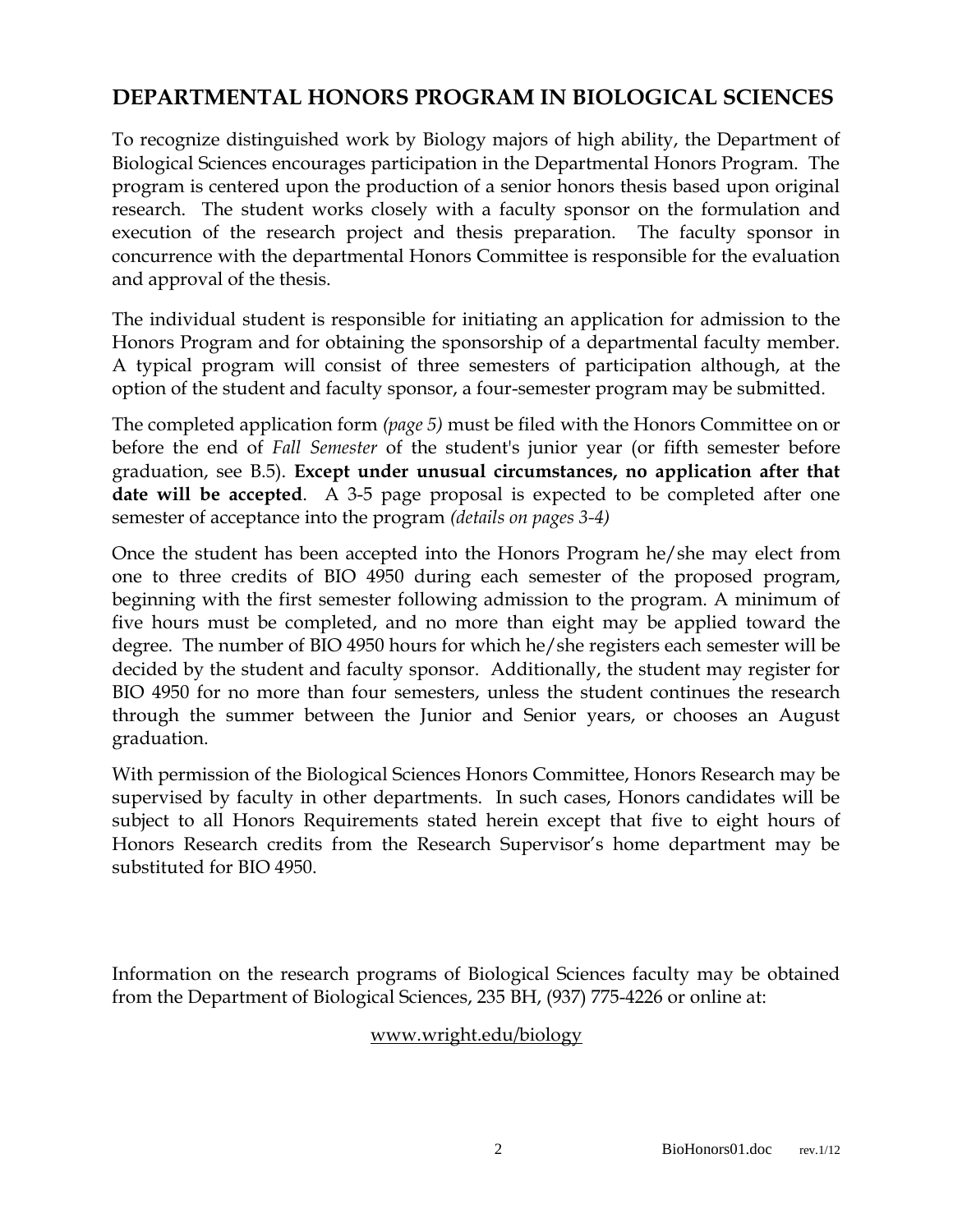Further information on the Biological Sciences honors program may be obtained from:

Meredith Rodgers, Chair, Biological Sciences Departmental Honors Program 173A Brehm Lab (937) 775-2374 Meredith.Rodgers@wright.edu

Courtney Smith, Academic Advisor 235 Biological Sciences Bldg. (937) 775-4226 Courtney.Smith@wright.edu

#### **A. Requirements for Admission:**

- 1. A grade point average of at least 3.4 for the 30 credit hours immediately preceding the winter semester of the student's junior year. Usually, a student will participate during his/her last 3-4 semesters as an undergraduate.
- 2. An application to the Honors Committee containing the following information:
	- a. An application form (attached) including the Faculty sponsor's signature.
	- b. A list of courses (including the number of credit hours) and grades for the 30 credits used to determine eligibility. When in doubt, include data on all relevant courses. An unofficial transcript is acceptable.
	- c. Anticipated graduation date, with an indication that all degree requirements will be fulfilled in time for graduation.
	- d. A tentative schedule for the last semester of the junior year and for the senior year.
	- **e. NOTE:** *A research proposal of no more than 5 double-spaced typewritten pages, discussing the student's proposed project (see B.3) must be submitted at the end of the first semester of acceptance. If not received, a student is eligible for dismissal from the honors program.*

#### **B. Application Procedure:**

- 1. The prospective Honors student chooses a research project in consultation with a faculty sponsor. Students should arrange a meeting with a faculty member to discuss potential topics, and then with the faculty members consent, complete the application.
- 2. Submit a completed Honors Program Application Form. Remember the completed application form must be filed with the Honors Committee on or before the end of Fall Semester of the student's junior year (or fifth semester before graduation, see B.5). **Except under unusual circumstances, no application after that date will be accepted**.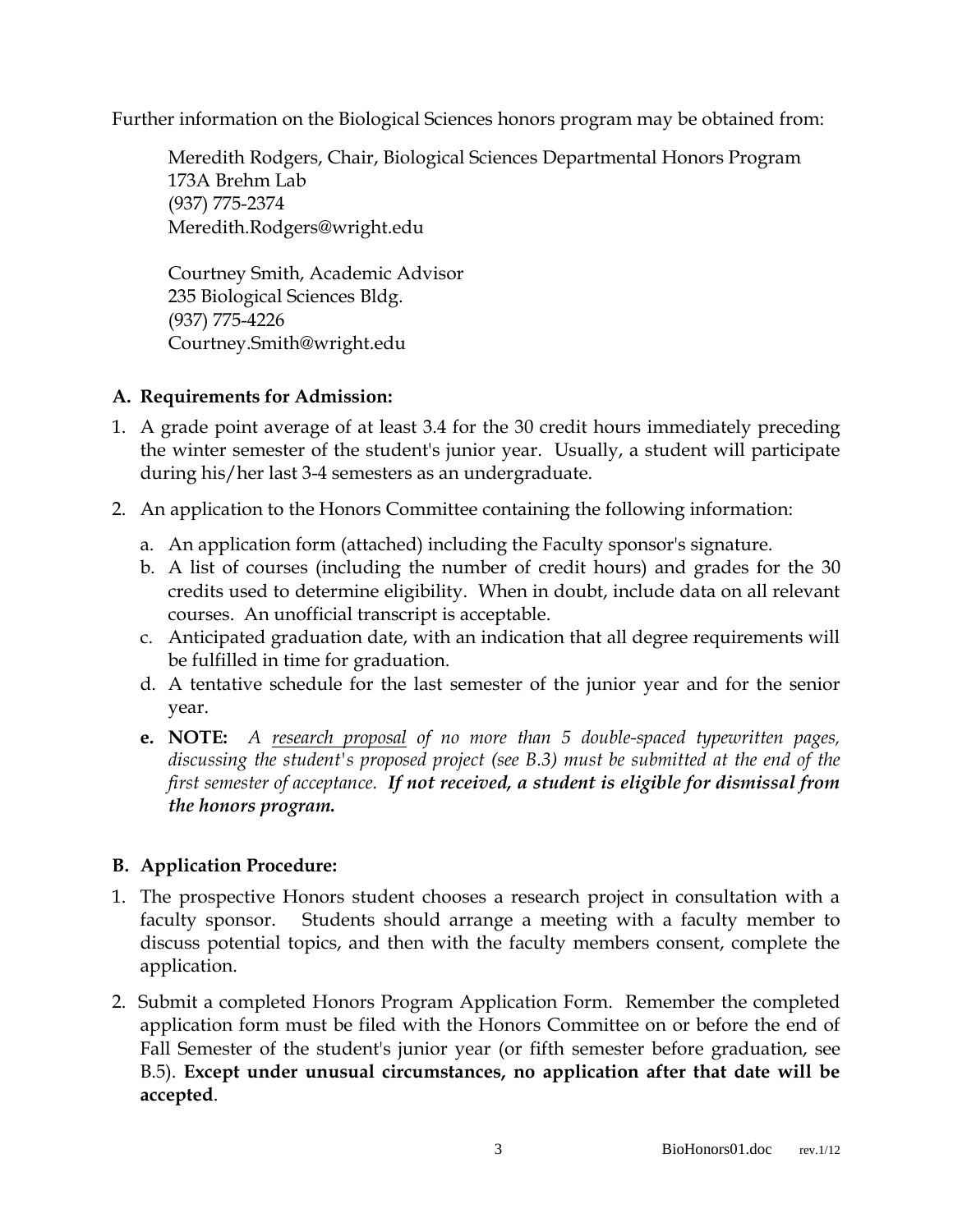3. After acceptance into the program, the student will be approved to register for BIO 4950. The first quarter should be used to read background literature, work out the specifics of the project, start learning techniques and possibly begin gathering data. **Within one semester of acceptance**, the student is expected to submit a proposal organized to include the following: Title, Introduction, Materials and Methods, Discussion, and Literature Cited. The Introduction shows the logical relationship between the student's project and previous studies. It should include a general statement of the problem, a brief literature survey, and a specific description of the project including the specific hypotheses to be tested. The Materials and Methods section is a statement of the specific techniques that the student will use while carrying out the project. The Discussion elaborates on the specific hypotheses to be tested, and expected results insofar as they can be anticipated.

*The proposal should be reviewed and approved by the faculty advisor before submission.*  More information about proposal guidelines may be found at the end of this packet.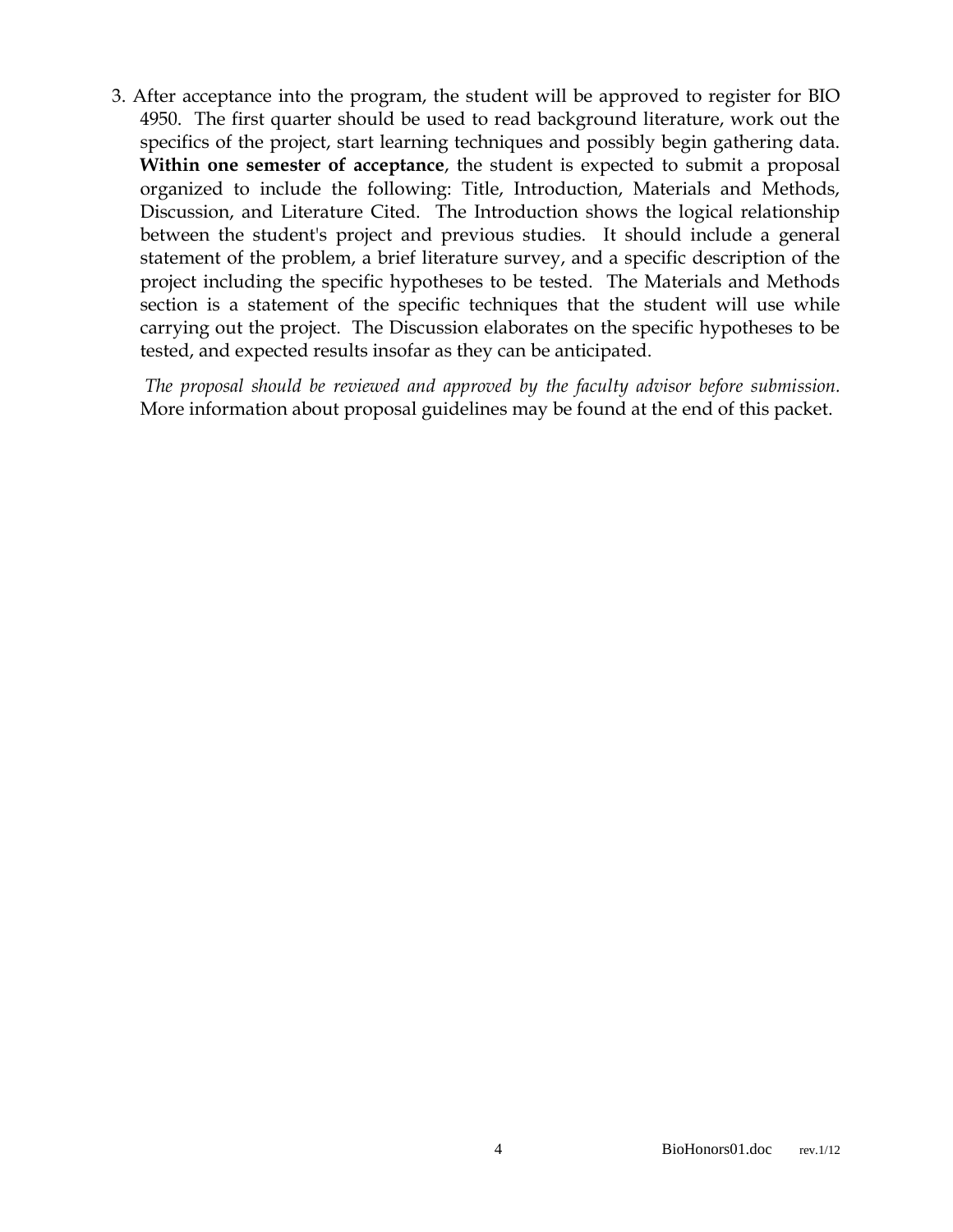#### **C. Requirements for Graduation with Honors in the Biological Sciences**

- 1. Satisfactory completion of a research project.
- 2. Completion of an Honors Thesis based on the research project and 5-8 semester hours of BIO 4950. While BIO 4950 hours will be assigned a letter grade, the thesis will be independently judged acceptable or not acceptable. The faculty sponsor and the Honors Committee will make evaluation of the thesis**. The Honors Thesis MUST be in the hands of the Honors Committee before the last day of classes of Spring Semester, senior year (or semester of graduation)**.
- 3. Oral presentation (approximately 20 minutes) of research results at a departmental seminar, usually given at the end of spring semester.
- 4. Maintenance of a B (3.4) average during the Honors Program, with no course grade lower than a C.
- 5. Participation in the Biological Sciences Departmental Honors Seminar (BIO 4920) while in the Honors Program.

#### **D. Recommended Time Table for Completion of Honors Programs for June Graduation.**

- 1. In order to successfully complete the Honors Program, research should be started in the Spring Semester of junior year. *All students are expected to continue their research the summer semester after acceptance.* In addition, the student should have ample time in his/her senior year to devote to the program. The writing of the thesis should begin in time to complete all review and processing by the end of Spring Semester of the senior year (or semester of graduation).
- 2. **Spring Semester of the senior year is critical**. On or before April 1, the student and his/her advisor must inform the Honors Committee of the status of the research project. Also, before the end of the semester, the thesis advisor reviews the completed thesis, and recommends to the Honors Committee whether the thesis should be approved. The Honors Committee then informs the student of the approval.
- 3. If adequate progress is not made during the Honors Program, the student may be asked to withdraw or may be dropped from the program. No penalty or loss of credit will be involved with such withdrawal.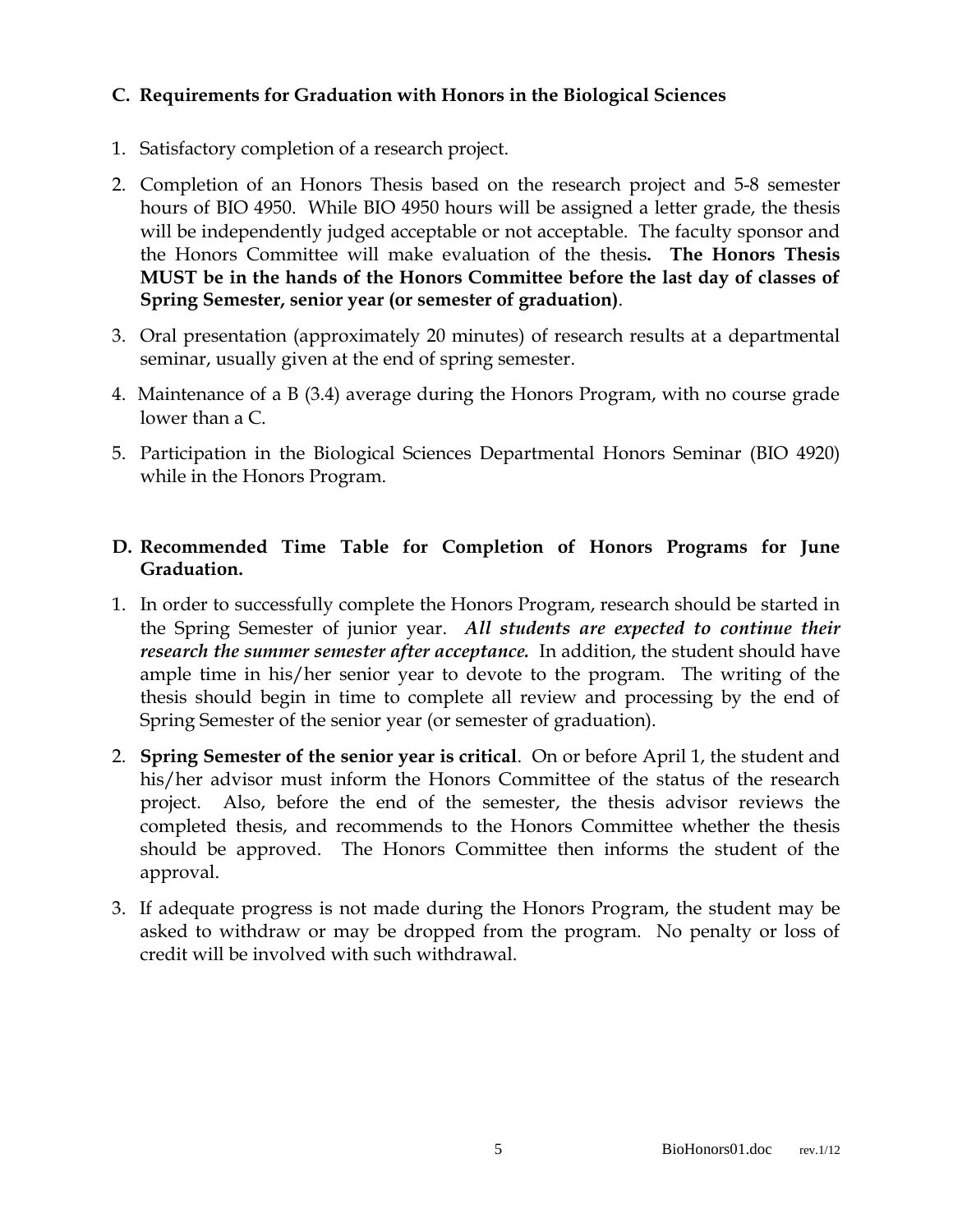#### **E. Funds for Presentation of Honors Research.**

- 1. Funds are available to facilitate the presentation of honors research at extramural scientific meetings.
- 2. To be eligible, a current or recently graduated honors student must be the presenting author of a poster or research talk.
	- f. The Department of Biological Sciences will provide a \$150 stipend toward registration/room and board/travel for domestic meetings, \$300 for international meetings.
	- g. Applications for stipends must be received at least two weeks in advance.
	- h. Application for matching funds, from the Honors Advisor, the College of Science and Mathematics, the Meeting Organizers, etc. is encouraged.
	- i. Honors students are eligible for one meeting stipend during their undergraduate career.
	- j. Applications for meeting stipends should be made using the attached application.

#### **F. Helpful Hints for the Prospective Honors Student.**

- 1. Make certain that your study has a beginning, middle, and end. Open-ended studies do not make satisfying Honors Project.
- 2. Do not try to do too much. This is the most common mistake that Honors students make. Remember to work with your faculty advisor in developing your project and understanding the nature and scope of your undertaking. *Don't forget to keep an eye on your deadlines!*
- 3. Pick a project where (1) others have worked out the techniques and (2) you can master those techniques. Consider developing and implementing a technique new to the lab.
- 4. The purpose of the proposal is to make you bring your project into sharp focus in the context of previous work. The proposal should convince your faculty sponsor and the Honors Committee that you are knowledgeable of the research you are pursuing. Spend time thinking about what you want to do before you write. A hurriedly written or sloppy proposal will be returned to you for rewriting.
- 5. Remember, completion of application, proposal, and the requirements of the Honors Program within the allotted time frame are your responsibility.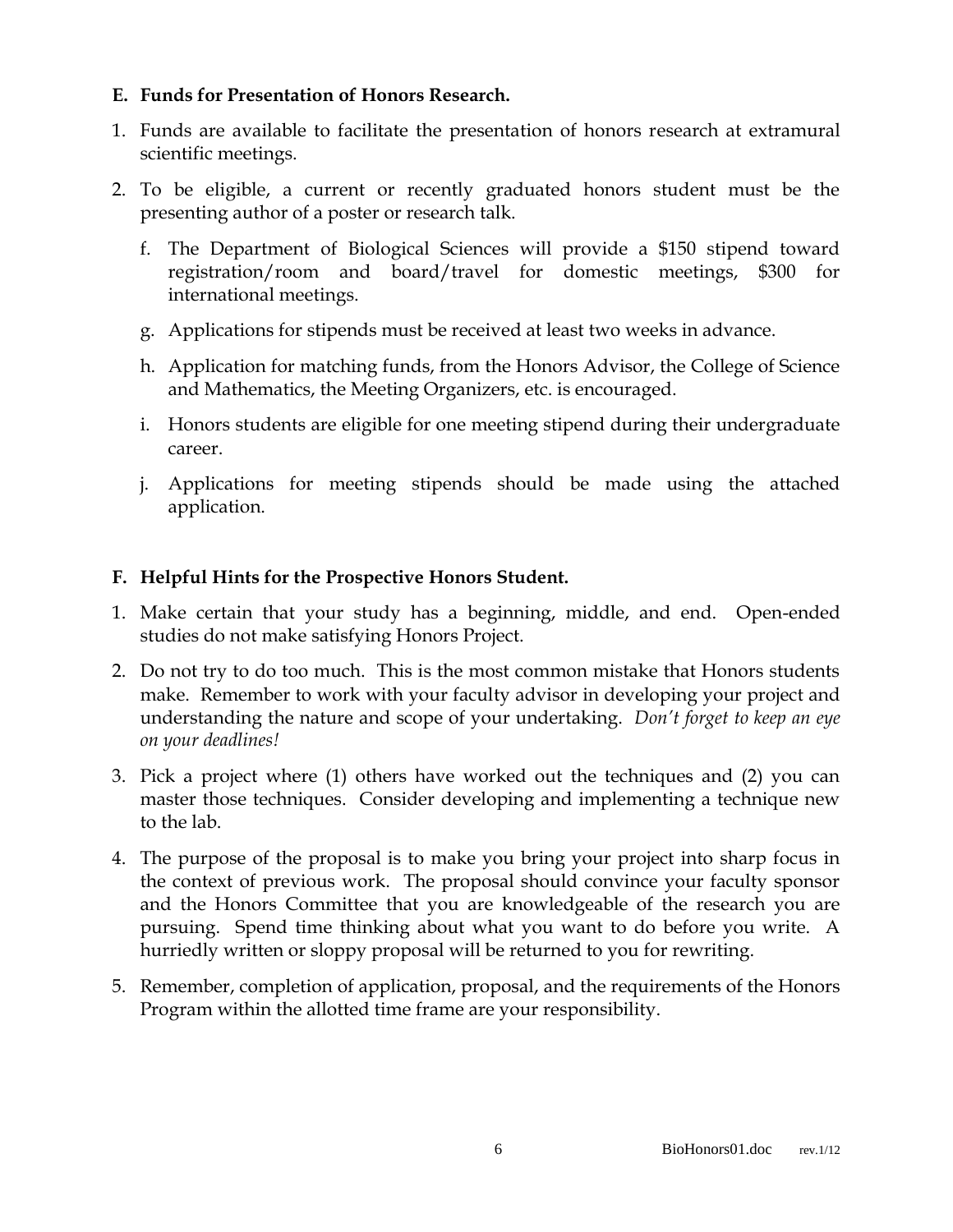#### **Honors Research Meeting Stipend Application**

| $name \begin{tabular}{c} \textbf{name} \end{tabular}$                                                                                                                                                                                |                                                                                 |
|--------------------------------------------------------------------------------------------------------------------------------------------------------------------------------------------------------------------------------------|---------------------------------------------------------------------------------|
|                                                                                                                                                                                                                                      |                                                                                 |
|                                                                                                                                                                                                                                      | $signature/date \_\_\_\_\_\_\_ \_ \_ \_ \_ \_ \_ \_ \_ \_ \_$                   |
| (if different from sponsor)                                                                                                                                                                                                          | research supervisor $\frac{1}{\sqrt{2}}$ amount requested $\frac{1}{\sqrt{2}}$  |
| meeting <u>successive and the second contract of the second contract of the second contract of the second contract of the second contract of the second contract of the second contract of the second contract of the second con</u> |                                                                                 |
|                                                                                                                                                                                                                                      |                                                                                 |
|                                                                                                                                                                                                                                      | (Presenting Author in Circled) / Presentation Type (circle one - Poster / Talk) |
| abstract (use separate page if necessary)                                                                                                                                                                                            |                                                                                 |
|                                                                                                                                                                                                                                      |                                                                                 |
|                                                                                                                                                                                                                                      |                                                                                 |
|                                                                                                                                                                                                                                      |                                                                                 |
|                                                                                                                                                                                                                                      |                                                                                 |
|                                                                                                                                                                                                                                      |                                                                                 |
|                                                                                                                                                                                                                                      |                                                                                 |
|                                                                                                                                                                                                                                      |                                                                                 |
|                                                                                                                                                                                                                                      |                                                                                 |
|                                                                                                                                                                                                                                      |                                                                                 |
|                                                                                                                                                                                                                                      |                                                                                 |
|                                                                                                                                                                                                                                      |                                                                                 |
|                                                                                                                                                                                                                                      |                                                                                 |
|                                                                                                                                                                                                                                      |                                                                                 |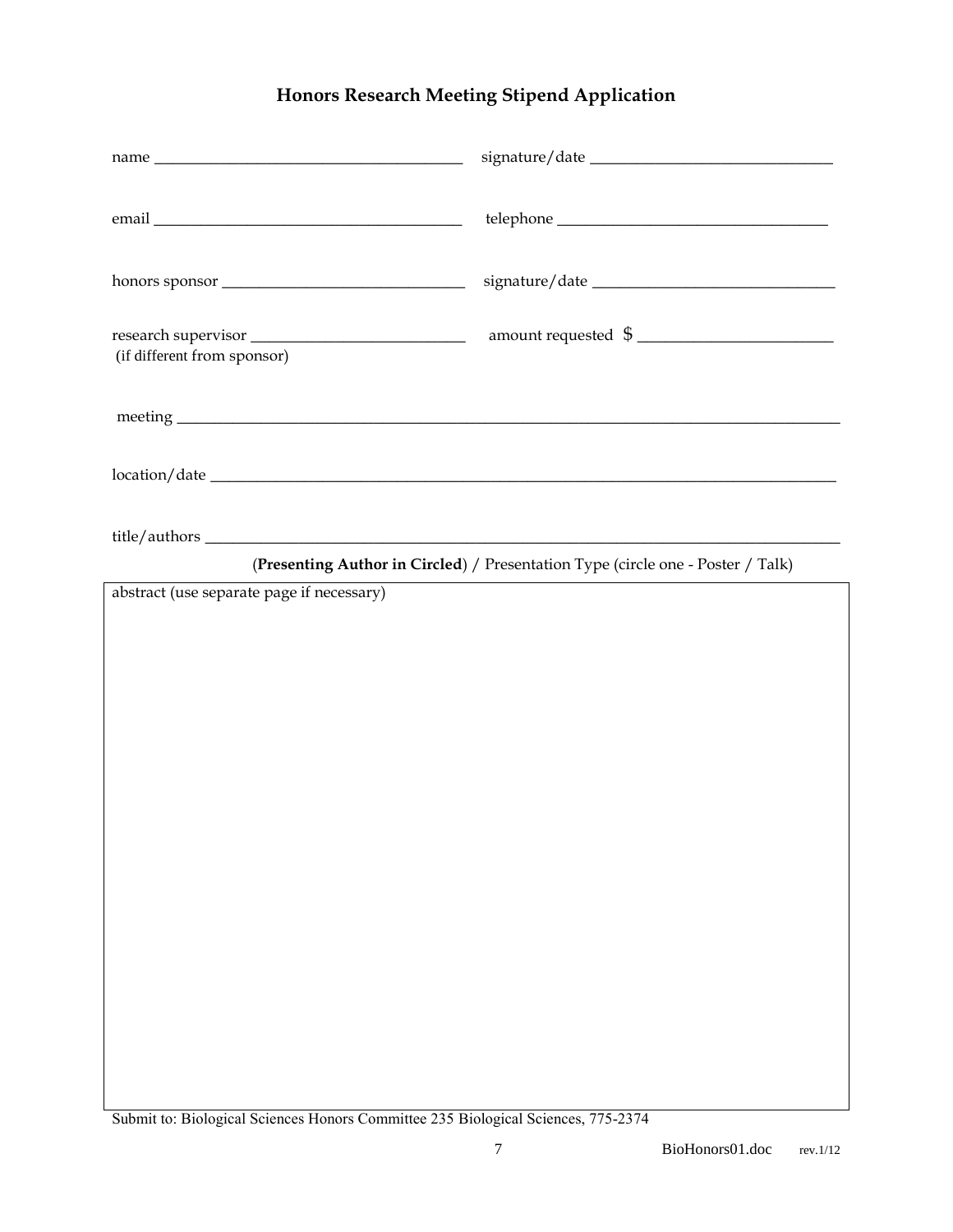#### **Department of Biological Sciences Guidelines for Writing the Undergraduate Honors Proposal and Honors Thesis**

These guidelines are intended to assist students in preparing to write their research proposal and honors thesis. They are not intended to replace the advice of your mentor. Each student should discuss their writing strategies with his/her mentor for additional guidelines that may cater to individual project needs and/or advisor expectations.

#### **Thesis Proposal**

1. The proposal should be 3-5 pages of double- spaced text that includes an introduction to the research topic, a hypothesis, research methods, and a brief discussion about what you anticipate the project will contribute toward your field of research (what does this research project aim to accomplish?). Projects that develop a method are acceptable if the method will implement a new and vital approach to a WSU research lab or a research area.

2. An introduction should provide background information and relevance for the research project.

3. The proposal should clearly state a hypothesis and how the hypothesis will be tested.

4. Methods/approaches for addressing the hypothesis should be mentioned, but elaborate detail about methods is not necessary in the proposal.

5. Literature citations should be provided as additional pages at the end of the document. Ask your advisor for suggestions regarding appropriate citation formats, since this may vary depending on research field.

6. The proposal should be completed and submitted by the end of the first semester of active research in the mentor's lab.

TIMELINE: The proposal should be submitted by the end of the Honor's Candidate's first semester of BIO 4950 to the Departmental Honors Committee.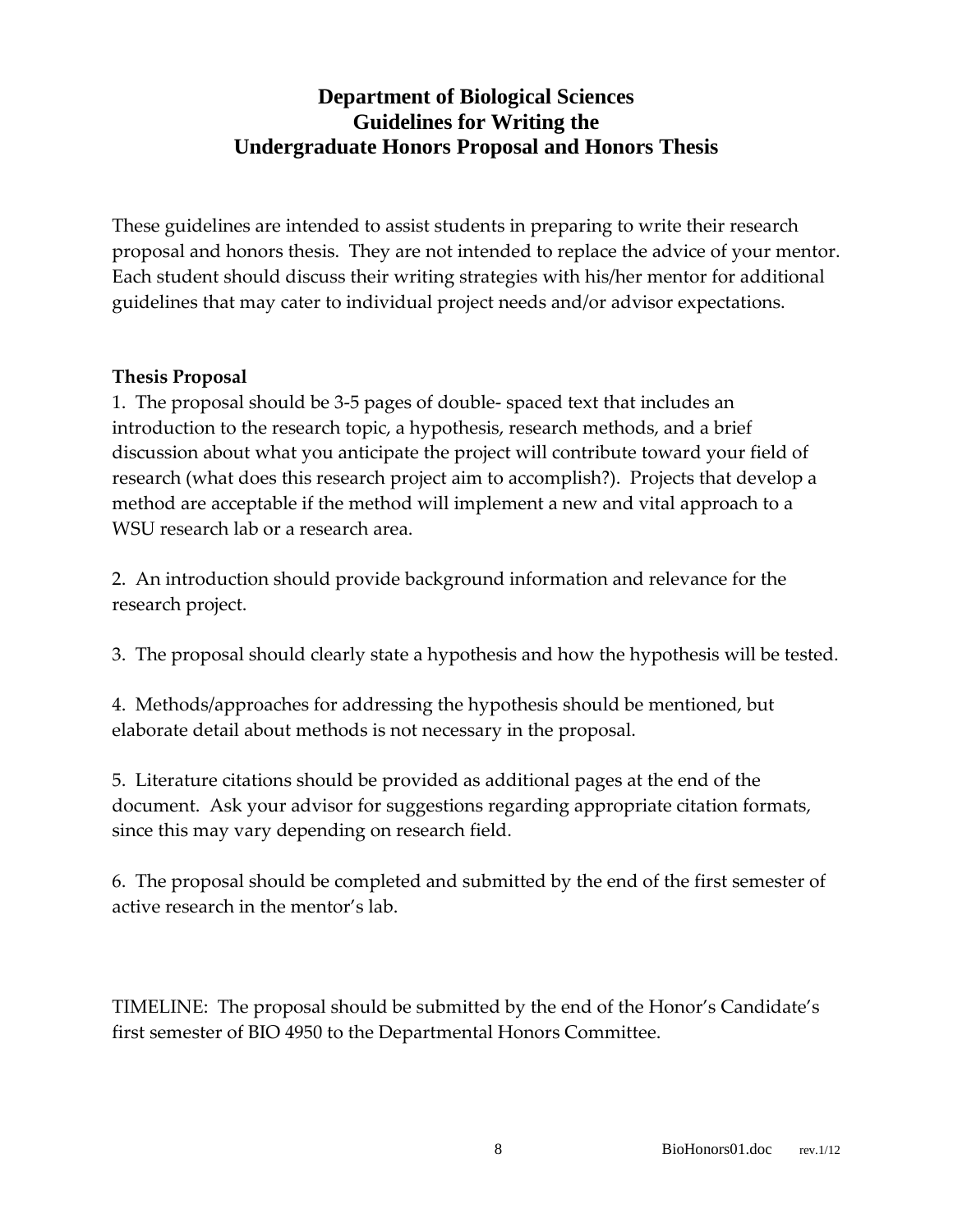#### **Honors Thesis**

1. The thesis should be 10-15 pages of double-spaced, written text that includes the sections described below (not including references). Note that some projects may exceed this number of pages if they include large numbers of figures or other large data sets. Make sure that you proofread your thesis and ask your mentor to read it and suggest necessary revisions. Sometimes several revisions are necessary, so be sure to allow plenty of time for revising before the submission deadline.

#### 2. SECTIONS OF THE THESIS:

a) Abstract

#### b) Introduction

Provide background information pertaining to your research topic. Define all relevant terms and systems used in the study. What previous findings led you to design this project?

#### c) Materials and Methods

List and describe each method that is used in your research project. Provide details about instruments and instrument settings that were used, all protocols that were used, as well as composition of buffers and other reagents.

#### d) Results

Present the results of the study in detail but do not discuss results in this section; perform statistical analysis to show significant differences among test groups where relevant.

#### e) Discussion

Discuss/interpret the meaning of the results obtained in the study; what conclusions can be drawn from the data you obtained?

f) Literature Cited (provided as additional pages at the end of the document) Number of references will range, depending on your topic, but should be between 5-20 references. Ask your advisor for suggestions regarding appropriate citation formats, since this may vary depending on research field.

3. TIMELINE: The thesis should be completed by the middle of the final semester of research in the mentor's lab. This will allow ample time for printing and final submission of the document.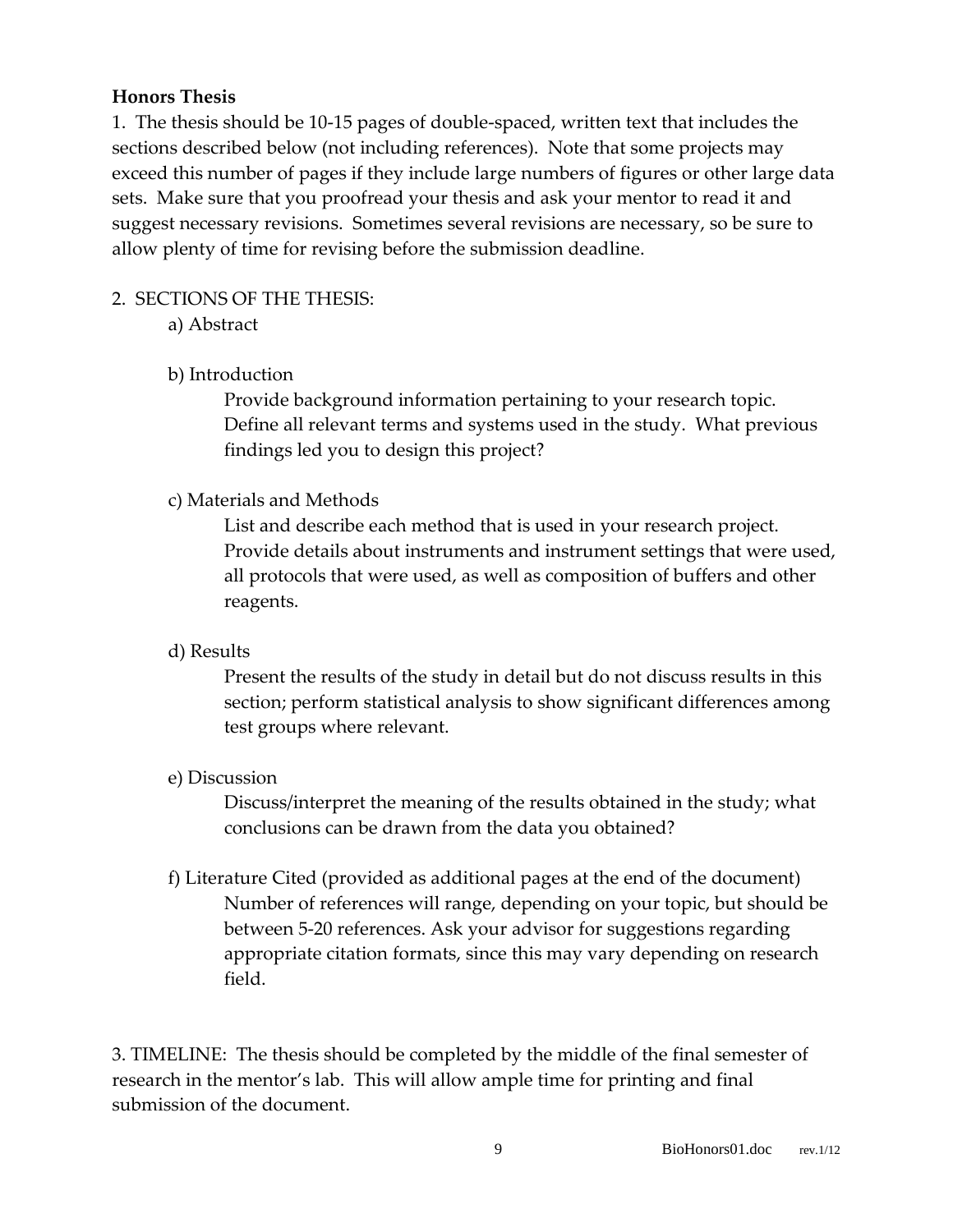4. ORAL PRESENTATION: Completing the thesis by end of the last research semester will also allow time for the student to work with the mentor to develop slides (and practice your talk!) for oral presentation. All honors students in the Department of Biological Sciences must participate in "Spring Sing" prior to graduation. Students who graduate at the end of fall, winter or summer terms and who cannot participate in Spring Sing must arrange an alternate presentation date. Talks are typically 15-20 minutes, with extra time for questions from the audience afterward.